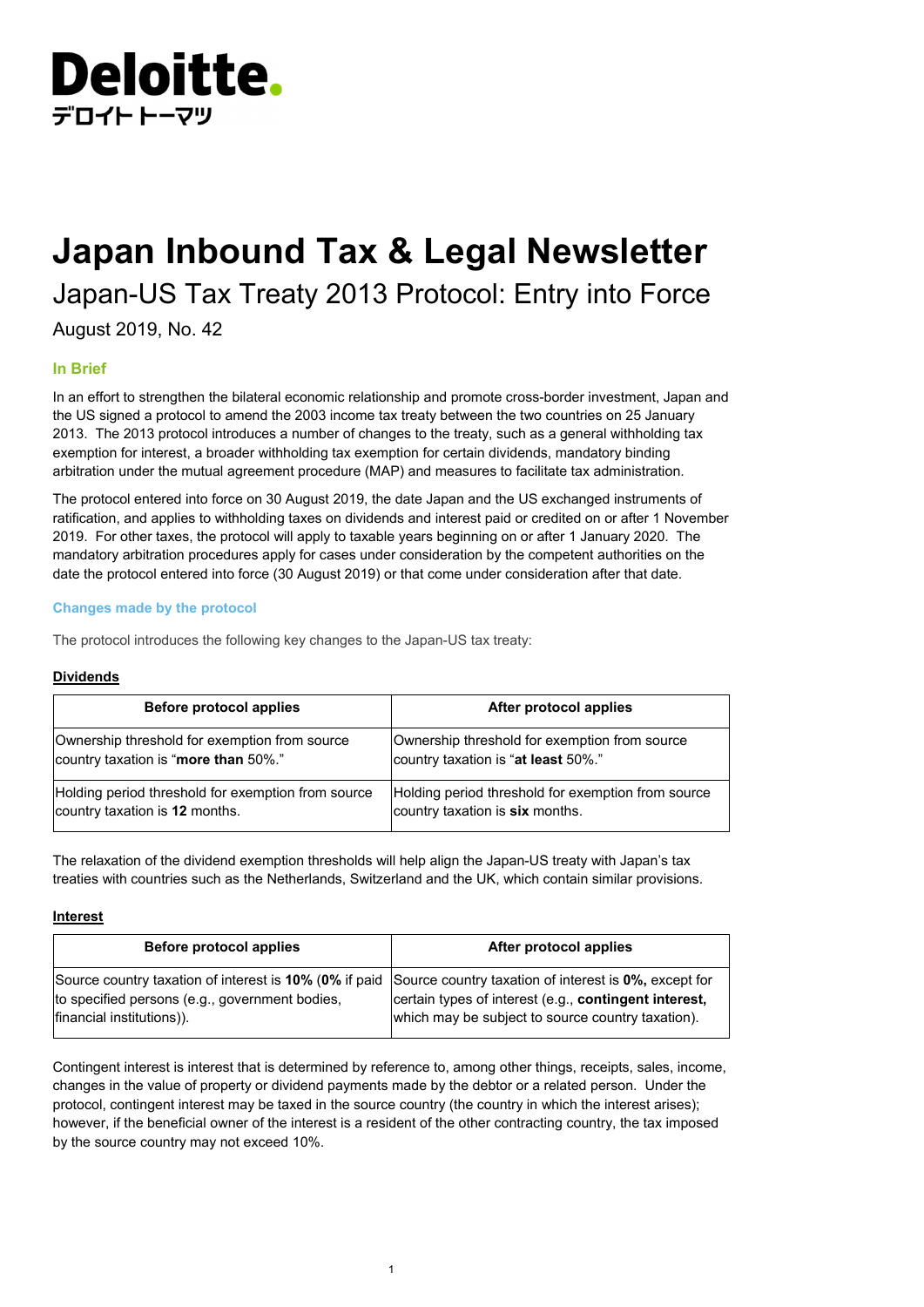#### **Capital gains from real property**

| <b>Before protocol applies</b>                                                                                                                                                                                    | After protocol applies                                                                                                                                                                                                                                          |
|-------------------------------------------------------------------------------------------------------------------------------------------------------------------------------------------------------------------|-----------------------------------------------------------------------------------------------------------------------------------------------------------------------------------------------------------------------------------------------------------------|
| Source country taxation applies to capital gains<br>Ifrom the alienation of:                                                                                                                                      | Source country taxation applies to capital gain<br>from the alienation of:                                                                                                                                                                                      |
| Real property located in the source<br>country;                                                                                                                                                                   | Real property located in the source<br>$\bullet$<br>country;                                                                                                                                                                                                    |
| Shares or comparable rights in a<br>company resident in the source<br><b>country</b> that derives at least 50% of its<br>value directly or indirectly from real<br>property located in the source country;<br>and | Where the source country is Japan,<br>٠<br>shares or interests in any company,<br>partnership or trust deriving the value<br>of its property directly or indirectly<br>principally from real property referred<br>to in Article 6 and situated in Japan;<br>and |
| Interests in a partnership, trust or estate<br>to the extent of its real property located<br>in the source country.                                                                                               | Where the source country is the US, a<br>٠<br>"US real property interest" as defined<br>under US tax law.                                                                                                                                                       |

The protocol expands Japan's ability to tax capital gains derived from an indirect ownership of real property and more closely aligns the treaty language with Japanese and US domestic tax laws.

It should be noted that recent amendments to Japanese domestic law changed the timing for determining whether a company is real estate rich. Under the prior rules, the determination was made based on the company's value on the date of sale. However, the current rules provide that a company is considered real estate rich if it meets the "at least 50%" threshold at any point during the 365 days prior to the date of sale. Since neither the tax treaty nor the protocol provides language that overrides the domestic law provision, a company must follow the domestic rules when analyzing whether it is real estate rich.

# **Mutual agreement procedure (MAP)**

| Before protocol enters into force              | After protocol enters into force                                                                                                                                                                                                                                                                   |
|------------------------------------------------|----------------------------------------------------------------------------------------------------------------------------------------------------------------------------------------------------------------------------------------------------------------------------------------------------|
| Mandatory arbitration is <b>not required</b> . | Mandatory arbitration is required if the competent<br>authorities of Japan and the US cannot resolve the<br>matter after negotiating for a reasonable amount of<br>time (typically two years from the presentation of the<br>case to the competent authority of the other<br>contracting country). |

## **Directors' fees**

The Japanese version of the protocol clarifies the treaty language regarding the taxation of remuneration received by directors and other employees who are residents of a contracting country from a company resident in the other contracting country. The protocol states that such fees are outside the scope of the relevant article of the treaty (Article 15) unless the person serves on the board of directors of the company, thus reducing the potential risk of double taxation resulting from a broad interpretation of the term "director" and the broader scope of taxable income applicable to directors under Japanese tax law. Further, to the extent a board member has other functions (i.e. consultant, employee, etc.), Article 15 will not apply to remuneration paid on account of the other functions. Note that the protocol changed the Japanese language of Article 15 and made no changes to the English language version of Article 15.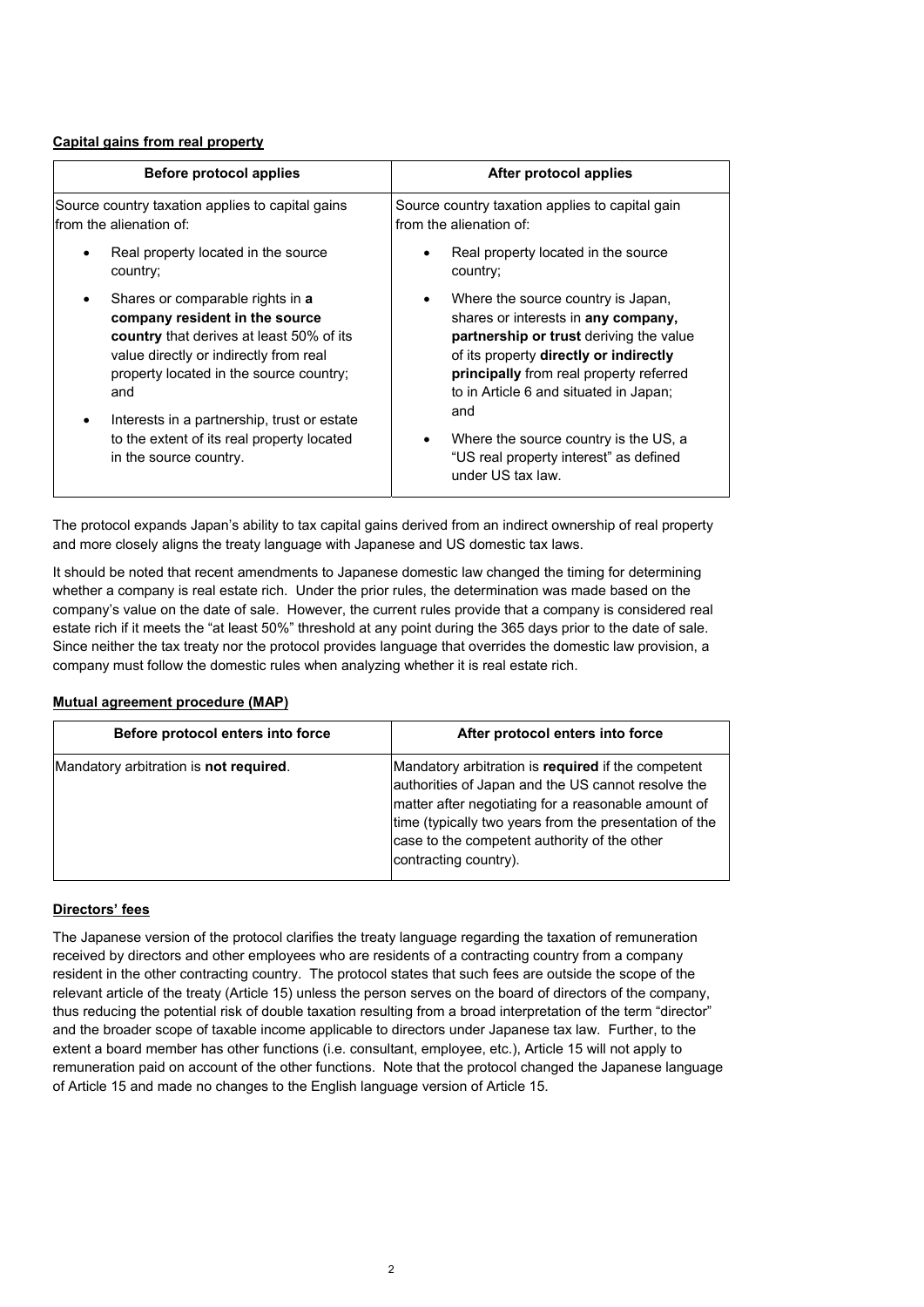#### **Exchange of information**

The protocol includes new exchange of information and administrative assistance articles that allow for full exchange of information between the competent authorities of Japan and the US to aid in the administration of each country's tax laws and assist in the collection of taxes. Covered taxes in Japan are expanded to include the national consumption tax, inheritance tax and gift tax.

# **Deloitte's View**

The updates to the Japan-US tax treaty included in the 2013 protocol should provide taxpayers with potential benefits, including relaxation of the requirements to qualify for the dividend withholding tax exemption and the introduction of a general withholding tax exemption for interest payments. However, changes to the rules regarding the alienation of shares may have adverse impacts for some taxpayers, as indirect transfers (including foreign-to-foreign transfers) of Japanese real estate rich companies potentially may fall within the scope of the protocol and be subject to tax in Japan. Further, taxpayers should note that applicable treaty forms will need to be resubmitted to claim the new interest withholding exemption provided in the protocol. Taxpayers should consider the potential impact of the protocol's provisions before the rules take effect to avoid any unexpected consequences.